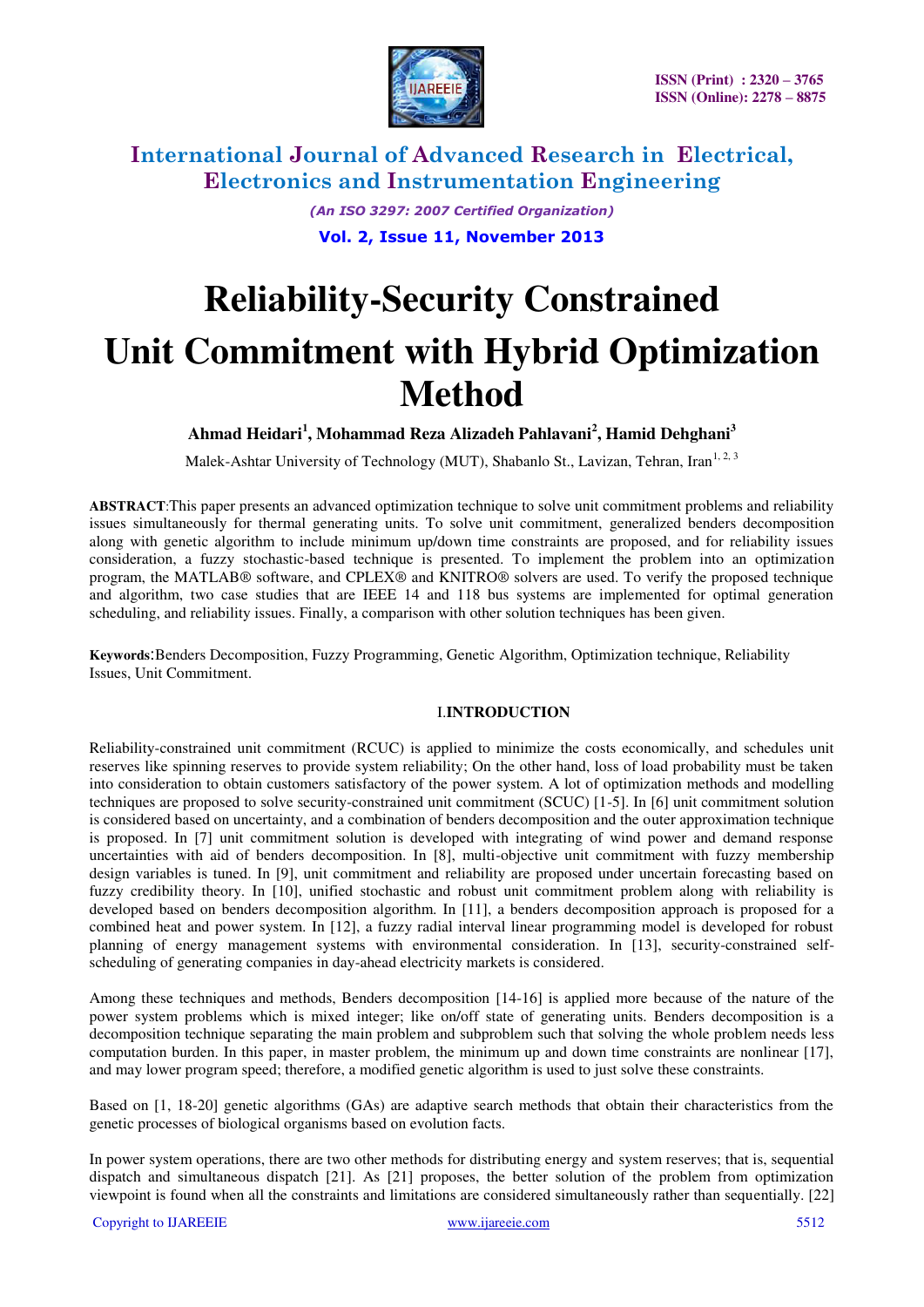

*(An ISO 3297: 2007 Certified Organization)* 

## **Vol. 2, Issue 11, November 2013**

Proposes a mixed deterministic-probabilistic structure to the system reserves with market-clearing algorithm and UC. However, [22] just runs the algorithm for one time period. Other references like [21] and [23] consider system reserves like interruptible loads.

For reliability issues, loss of load probability (LOLP) along with system spinning reserves are included, and because of the nature of the problem that is stochastic based, a fuzzy algorithm is implemented to consider the stochastic nature of reliability issues.

With review of literature, the gap needs to be filled with a robust and advanced optimization technique. This proposes a technique solving SCUC problem and Reliability issues simultaneously with aid of existing and advanced optimization techniques having less computation burden, yielding robust, reliable and comparable with other results.

The main contribution of this paper is to use some existing optimization techniques that are benders decomposition, genetic algorithm, and fuzzy programming all together to solve a problem that is not only based on unit commitment, but also is based on reliability issues, and includes to study two necessary parts of power system. It is noted that in this definition, reliability issues are considered as spinning reserves, and the ability of power system under study to supply loads (LOLP).

The reason why authors were specific on these methods those are Generalized Benders Decomposition (GBD), Genetic Algorithm (GA), and Fuzzy Programming (FP) was that they have the ability to tackle with these kinds of problems based on the literature; so, the authors made a decision to optimize these methods based on new challenge for each part of the problem separately and altogether.

The advantage of these methods is searching and finding a feasible solution matching with the proposed algorithm, and decreasing computational burden. In other words, these methods have a good convergence based on the size of the given problem.

The rest of the paper is organized as follows:

Section 2 proposes formulation and methodology. Section 3 gives two case studies that are IEEE 14 and 118 bus systems to verify the proposed technique, and finally Section 4 concludes the remarks.

## **II.FORMULATION AND METHODOLOGY**

A. Security-Constrained Unit Commitment and Reliability Issues Formulation

To formulate Security Constrained Unit Commitment (SCUC) and reliability issues mathematically, the constraints and formulations are as follows:

Power balance, Minimum up and down time constraints, Ramp rate limits, unit reserves, loss of load probability (LOLP), startup cost, and shutdown cost.

In this paper, the whole problem is a mixed integer nonlinear program (MINLP) problem, and is solved with Generalized Benders Decomposition method along with considering minimum up and down time constraints applying genetic algorithm. In this technique, unit commitment (UC) is master problem assigning on/off state of generating units; at the next step, subproblem solves economic dispatch (ED), and finally reliability issues are solved applying fuzzy programming.

All formulations and constraints are as follows [23-27]:

 Power Balance: *Ng*

$$
\sum_{i=1}^{Ng} [P_{i,t} u_{i,t}] = Pload(t) \quad t = 1,...,Nt
$$
\n(1)

Eq. (1) indicates that each running generating unit must supply the active power demanded by the loads at each specified hour.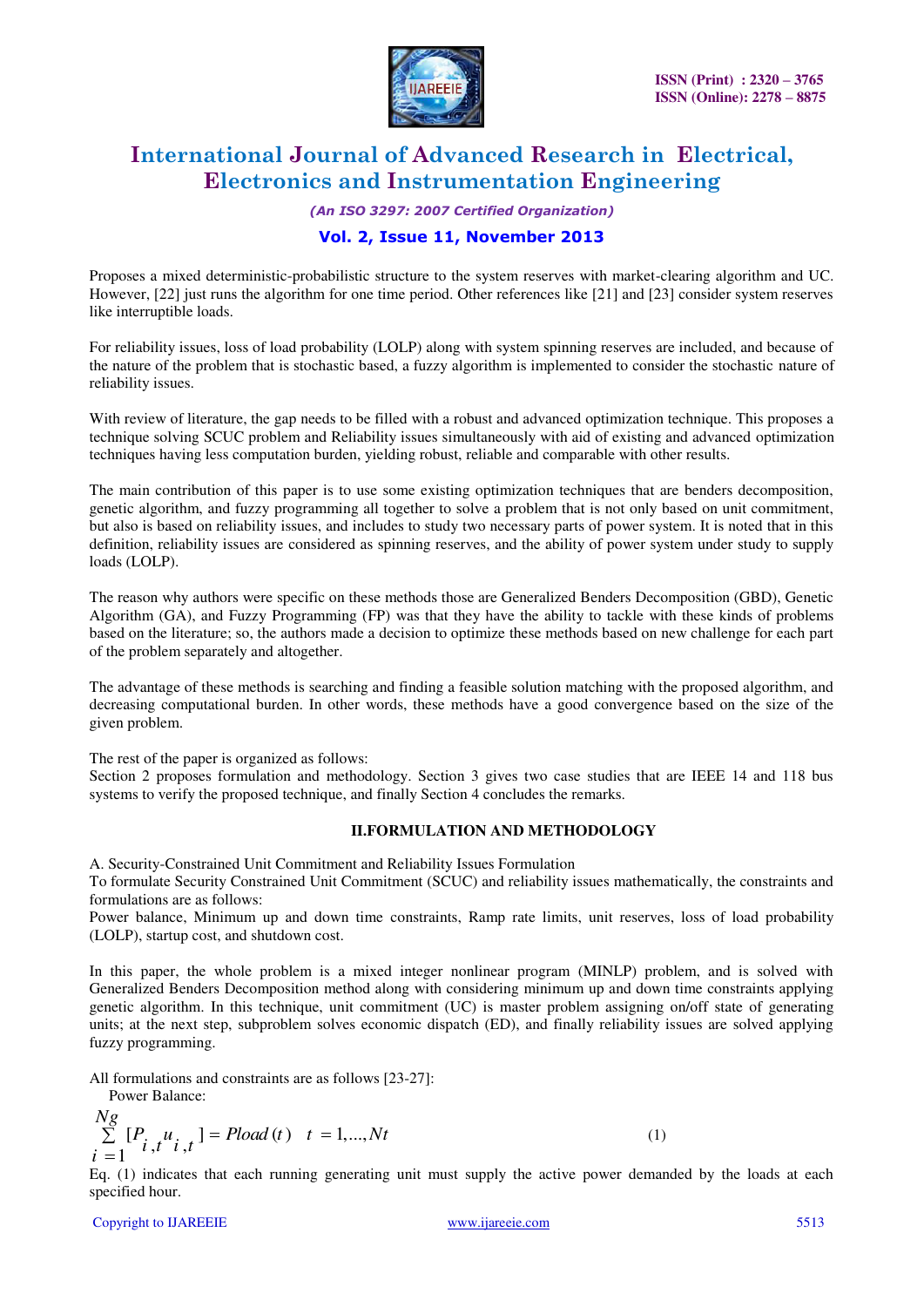

*(An ISO 3297: 2007 Certified Organization)* 

## **Vol. 2, Issue 11, November 2013**

Limits of generating units:

 $P_{\text{min}}(i) \leq P_{i,t} \leq P_{\text{max}}(i)$   $i = 1,..., Ng$   $t = 1,..., Nt$  (2)

Eq. (2) indicates that because of physical properties of turbine and generating units, the supplied active power must be between min and max values.

Minimum up/down Time constraints:

$$
[X_{i,t}^{on} - T^{on}(i)] \times [u_{i,t-1} - u_{i,t}] \ge 0
$$
  

$$
[X_{i,t-1}^{off} - T^{off}(i)] \times [u_{i,t-1} - u_{i,t}] \ge 0
$$
 (3)

Eq. (3) defines minimum up/down time constraints. Minimum up time is defined as once the unit is running; it should not be turned off immediately. Minimum down time is defined as once the unit is decommited; there is a minimum time before it can be recommitted. In above eqs.,  $T^{on}$  and  $T^{off}$  are minimum up time and minimum down time of unit i respectively, and  $X^{on}$  and  $X^{off}$  are ON time and OFF time of unit i at time t before beginning of the specified time. It means that X depends on elapsed time the generating units were running. Ramp-up Rate Limits:

$$
P_{i,t} - P_{i,t-1} \le Rup(i)
$$
\n<sup>(4)</sup>

In eq. (4), the traditional model for ramping is considered; that is, the ramp rates are fixed at all loading levels and the ramping delay is not considered.

Inequality of generating units' active Power:

$$
P_{i,t} \ge 0 \tag{5}
$$

Eq. (5) is a mathematical constraint.

Objective function of minimization problem for SCUC is:

$$
\sum_{i=1}^{Ng} \sum_{t=1}^{Nt} [F_i(P_{i,t})u_{i,t} + s_{i,t} + sd_{i,t}]
$$
\nwhere\n(6)

Where

$$
F_i(P_{i,t}) = CP_{i,t}^2 + BP_{i,t} + A
$$

Eq. (6) defines the objective function of the operational part of programming. It includes three sums; the fuel cost depending on nonlinear curve namely F (P), startup cost, and shut down cost.

In equations (1) to (6), i and t are indices standing for generating units and time period, respectively. P is active power of generating units, Pload is consumed active power at load buses, Rup is ramp-up rate limit, s represents startup cost, sd represents shutdown cost, and u is a binary value assigning on/off states of generating units. A, B, and C are constants applying for cost functions of fuels for generating units.

All information and formulation of reliability issues are as follows:

Spinning Reserves Limits [21-22]

$$
0 \le SR_i^T \le u_i P_i^{\max} - P_i
$$
  

$$
SR_i^T \le Rup_i^T
$$
 (7)

Eq. (7) indicates the spinning reserve of generating units, and that is the ability of generating units to supply for reliability issues when generating units cannot supply loads normally. In this Eq., SR represents spinning reserves in MW.

To consider LOLP that is a constraint and it must be satisfied in reliability issues part of the problem: LOLP can be defined classically as [22]: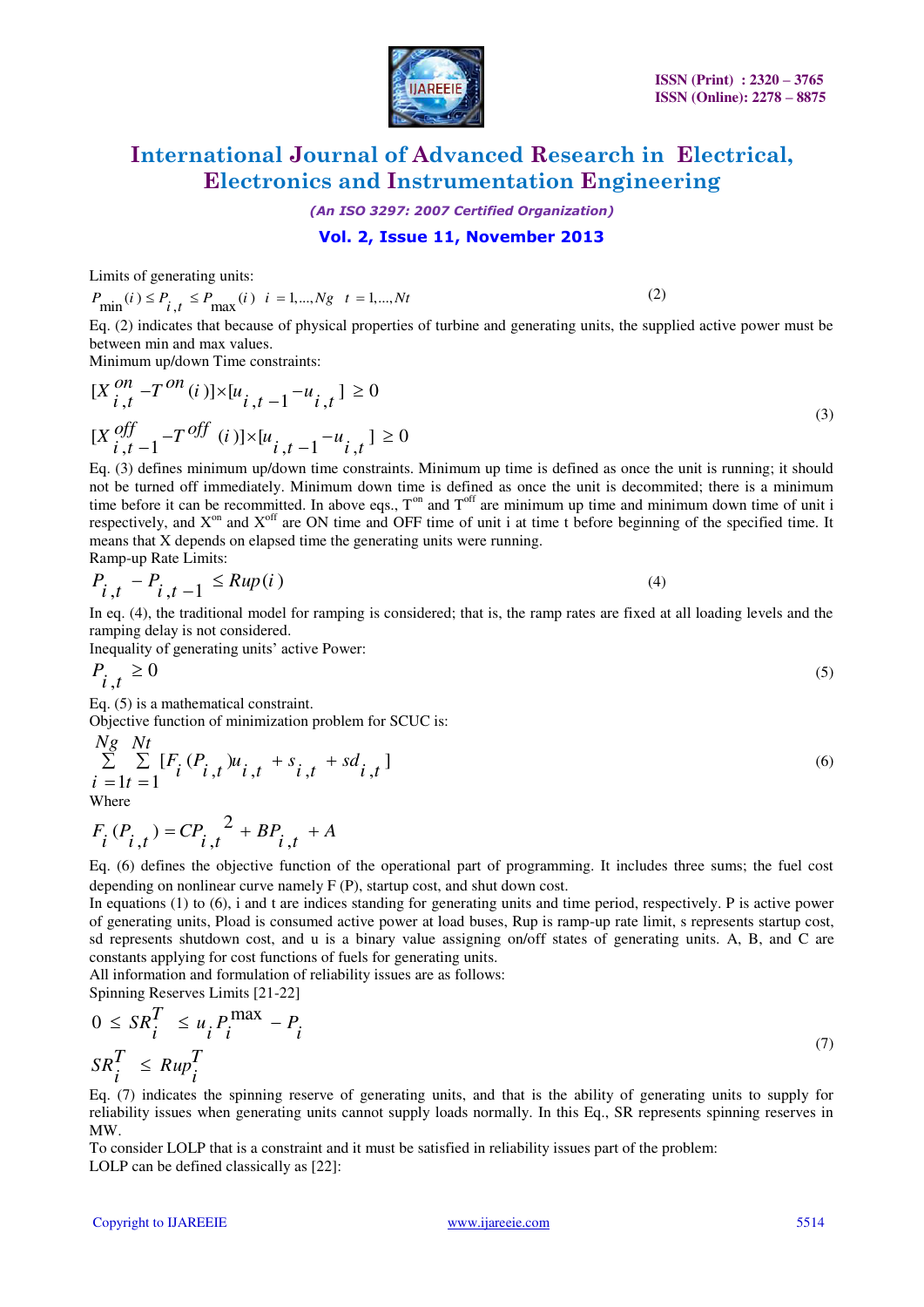

*(An ISO 3297: 2007 Certified Organization)* 

## **Vol. 2, Issue 11, November 2013**

$$
LOLP = P\left[\sum_{i=1}^{n} u_i \left(P_i + SR_i\right) < Pload\right]
$$

 (8) In other words, LOLP is the probability (P) that the available generation, including spinning reserve, cannot meet the system load for all generating units.

Finally, objective function of reliability section is added to the equation (6).

$$
\sum (F(P_{i,t}) \times u_{i,t} + s_{i,t} + sd_{i,t}) + \sum (P_{SR} \times SR \times u_{i,t})
$$
\n<sup>(9)</sup>

In Eq.  $(11)$ ,  $P_{SR}$  is the cost for each MW produced in money unit. It is noted that LOLP is an obligatory constraint, and it must be satisfied for the problem to be solved.

### B. Algorithm

The algorithm which is implemented in this paper is depicted in Figure 1. The algorithm is based on a mixed optimization technique that solves the running program in each iteration. As depicted, at first step, generalized benders decomposition (GBD) solves unit commitment while genetic algorithms help solve the nonlinear part of problem that is minimum up and down time constraints. After finding minimum cost of operational section, fuzzy programming based on a stochastic method is called to solve the rest of the program that is reliability issues part of the program. In each iteration, fuzzy programming and genetic algorithm work under support of benders decomposition until an absolute minimum point is found yielding minimum cost of power system, and satisfying reliability issues constraints.

The reason why these mixed optimization techniques are applied returns to the structure that the program deals with it, and that is structural properties of power system under study; it means, being mixed integer (generalized benders decomposition), nonlinear (genetic algorithms), and probabilistic structure (fuzzy programming).

As shown, TC standing for Total Cost of power system is sum of operational cost that relates to unit commitment and Reliability issues cost.

As shown in Figure 1, R stands for reliability functions and the running program stops if and only if absolute value of master problem and subproblem is less than a pre-specified tolerance. The equations that link master problems and subproblems constraints are benders cut that are equations when NO box in Figure is obtained.

Main advantage of the proposed algorithm is its ability to take care of unit commitment problem that is a traditional problem, and reliability issues constraints that are less traditional ones into a modern and advanced optimization techniques that has some properties: applying several optimization methods in spite of just one optimization program that may have some deficits; less computational burden; applying stochastic properties of fuzzy programming, and evolutionary properties of genetic algorithm under support of generalized benders decomposition that is a robust optimization program.

C. Optimization Program

C.1 Generalized Benders Decomposition (GBD) GBD problem is as follows [14]:

$$
\min_{x_1,\dots,x_n; y_1,\dots,y_m} f(x_1,\dots,x_n; y_1,\dots,y_m)
$$

*subject to*

$$
h_k(x_1,...,x_n; y_1,...,y_m) = 0; \quad k = 1,...,q
$$
  
\n
$$
g_l(x_1,...,x_n; y_1,...,y_m) \le 0; \quad l = 1,...,r
$$
  
\n
$$
y_j^{down} \le y_j \le y_j^{up}, y_j \in R; \quad j = 1,...,m
$$
  
\n
$$
x_i^{down} \le x_i \le x_i^{up}, x_i \in N; \quad i = 1,...,n
$$

(10)

In (10),  $x_i$  are integer parameters and  $y_j$  are non-integer parameters.  $h_k$  defines equalities and  $g_l$  defines inequalities. f is objective function of optimization problem. Note that upper and lower bounds are imposed on optimization variables to reflect physical limits.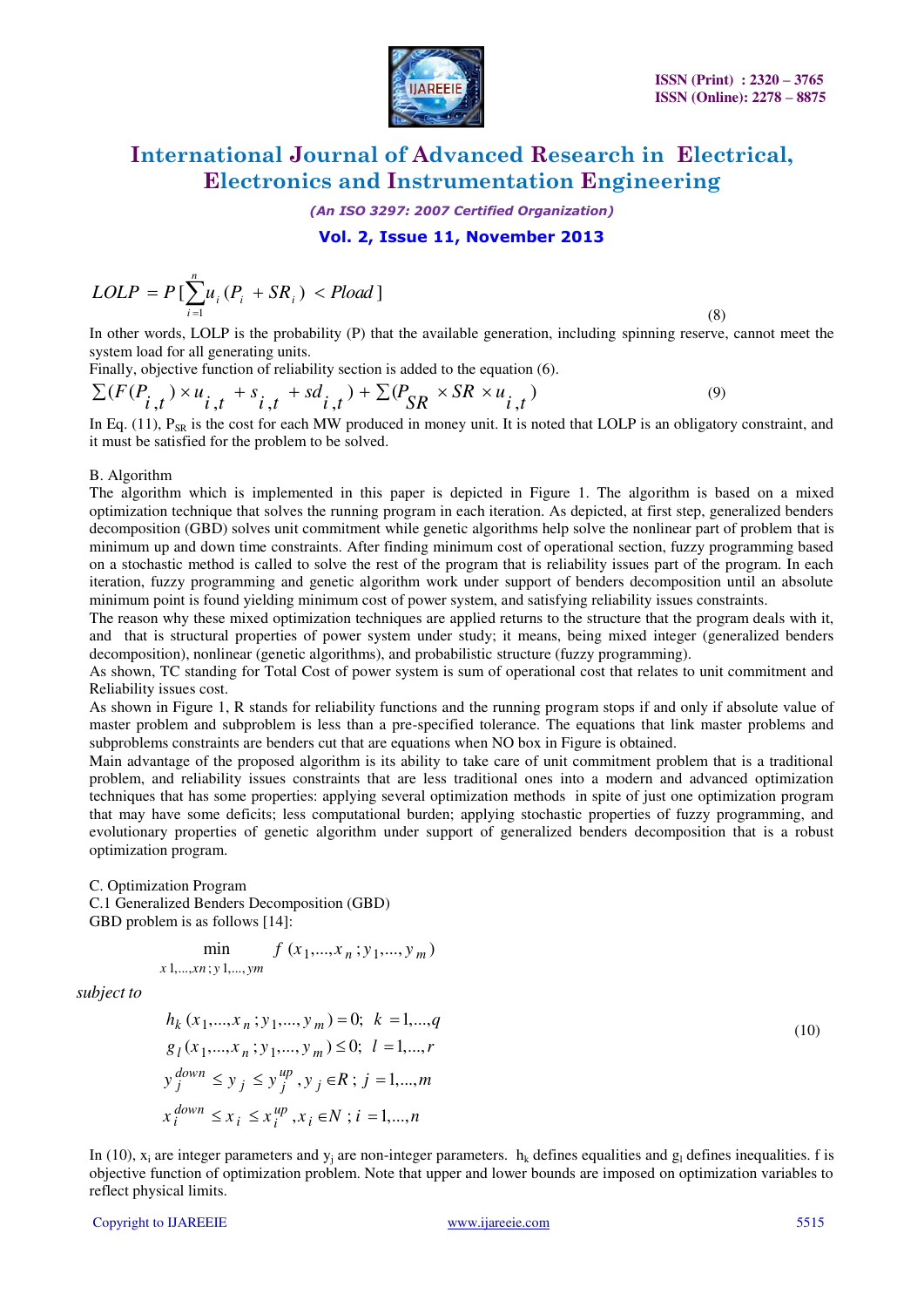

*(An ISO 3297: 2007 Certified Organization)* 

## **Vol. 2, Issue 11, November 2013**

In the method applied in this paper, the program written by the authors in MATLAB<sup>®</sup> applies a branch and cut method [14] to obtain a feasible solution based on cutting the extra space searching the desired minimum or maximum point. The property of this method is its iteration: if there is no feasible solution at first iteration, with aid of benders cut, it loops for the second iteration, and so on until searching and finding minimized or maximized objective function. It is noted that Genetic Algorithm and Fuzzy Programming are subsets of GBD, and run under main program.

### C.2 Fuzzy Programming (FP)

 $\overline{a}$ 

A simple way of converting a stochastic model to a deterministic model using fuzzy set theory is to take its expected value:

$$
F = E \text{ (Re liability Constra int s)
$$
\n
$$
\tag{11}
$$

Where E is expected value Putting reliability constraints together:

$$
\bar{F} = \sum_{j=1}^{Ns} s_j (u_j P_j^{\max} - P_j - SR_j^T) +
$$
\n
$$
\sum_{j=1}^{Ns} s_j (Rup_j^T - SR_j^T) -
$$
\n
$$
\sum_{k=1}^{Ns} s_k (P[\sum_{i=1}^{n} u_i (P_i + SR_i) < Pload]) -
$$
\n
$$
\sum_{k=1}^{Ns} s_k (\sum_{j=1}^{n} P_{Rj} LOSS_j (Pload_i - C_{Rj}), t \in Nt)
$$
\n(12)

In above equation,  $s_i$  are slack variables, i, j, and k are indices, and  $F$  defines objective function of the reliability constraints. As written, equations of reliability section are applied. Eq. (12) is based on eqs. (7, 8 and 9).

The authors applied "Fuzzy Logic" toolbox of MATLAB<sup>®</sup> applying FIS editor based on eqs. (11 and 12). First of all, eq. (14) has been linearized, and state variables were picked as desired reliability parameters that are Spinning Reserve (SR) and LOLP. It is noted that limitations of these parameters have been given in eqs. (7, 8, and 9), and as Genetic Algorithm, Fuzzy Programming is part of outer optimization program, and is in a loop. On the other hand, capacity outage probability table (COPT) was formed using the data given.

The method applied for this part of problem was "mamdani", and defuzzification method was "centroid". Fuzzy set was considered as [NB NS ZR PS PB] standing for negative big, negative small, zero, and positive small and positive big, respectively. Membership function was considered as triangle.

C.3 Genetic Algorithm (GA)

$$
F_{GA} = \sum_{g=1}^{N_g} h_g \left( \left[ X \frac{\partial n}{i, t} - T \frac{\partial n}{i} \right] \right) \times \left[ u_{i, t} - 1 - u_{i, t} \right] \right)^2 +
$$
  

$$
\sum_{g=1}^{N_g} h_g \left( \left[ X \frac{\partial f}{i, t} - 1 - T \frac{\partial f}{i} \right] \right) \times \left[ u_{i, t} - 1 - u_{i, t} \right] \right)^2 +
$$
  

$$
\sum_{g=1}^{N_g} h_g^2
$$
 (13)ln (13),

 $h<sub>e</sub>$  are slack variables, g is index for integer binary parameters, and  $F<sub>GA</sub>$  is objective function of this part of problem. GA is designed for the solution of maximization problem, so the fitness function is defined as the inverse of equation (13):

$$
F_{fitness} = \frac{1}{F_{GA}}
$$
 (14)

Copyright to IJAREEIE [www.ijareeie.com](http://www.ijareeie.com/) 5516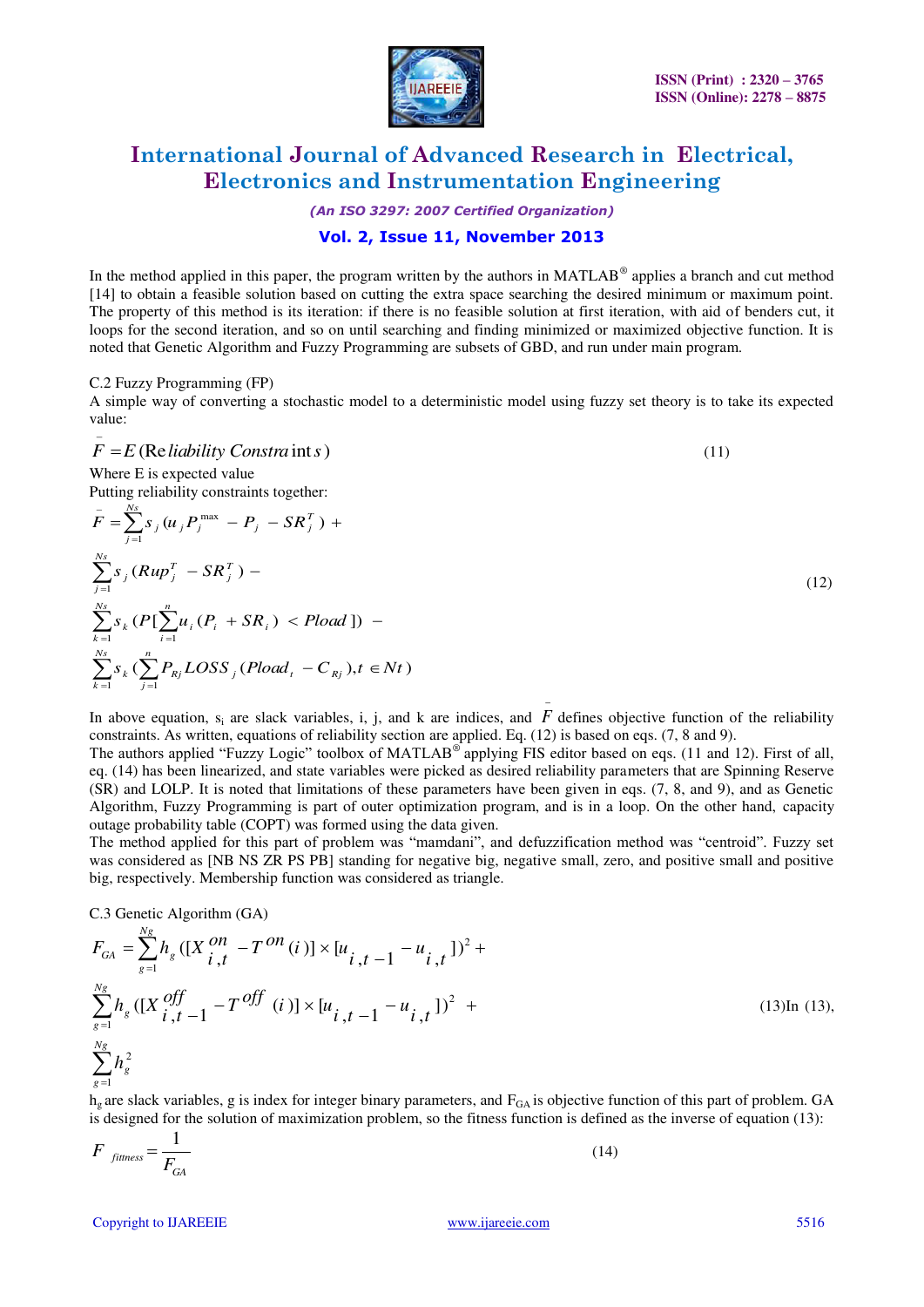

*(An ISO 3297: 2007 Certified Organization)* 

## **Vol. 2, Issue 11, November 2013**

It is noted that genetic algorithm doesn't solve the objective function solely, and it is a subset of an outer optimization program.

As eqs. (13, 14) proposes, GA converts minimum up/down time constraints to an objective function, and searching fitness function with inverting of objective function. To solve this part of problem, an m-file was written based on "Genetic Algorithm and Direct Search" toolbox of MATLAB®.

Finally, GA and FP are converted to two separate m-files; each m-file is called in a module by the m-file written by the GBD.

## **III. RESULTS AND DISCUSSIONS**

In this section, two case studies, IEEE 14 and 118 bus test systems were implemented to verify the proposed algorithm for a multi-period optimization problem. Master problem is a Mixed Integer Programming (MIP) problem along with genetic algorithm applying CPLEX solver, and Subproblem is an MINLP problem and fuzzy stochastic based problem applying KNITRO solver. The proposed method was implemented on a DELL VOSTRO 1320 with an Intel (R) Core (TM) 2 Duo CPU 2.53 GHz and 4 GB RAM using MATLAB® programming file (m-files®), and MATLAB toolboxes for fuzzy programming and genetic algorithm.

## A.IEEE 14 bus system

Figure 2 depicts the IEEE 14 bus system [28]. As shown in figure 2, this system has five generating units at buses 1, 2, 3, 6, and 8. There are three tap-changing transformers named T1, T2, and T3. All data for loads and generating units are in appendix-A.

### A.1 UC Results

Running the optimization program yields on/off state of generating units, u, and P, active generated power in MW. Tables 1 and 2 show data obtained from algorithm.

As shown in tables 1 and 2, unit 1, the cheapest generating unit, generates all 24 hours. Unit 2, the next cheapest unit, generates 23 hours with respect to minimum up and down time constraints. It is noted that all the constraints have been satisfied. Genetic algorithm satisfies the nonlinear constraint, minimum up and down time constraints. Minimum power and maximum power have been satisfied, and the minimum cost is obtained.

Number of iterations for this part of case study is 3, and time elapsed is 1.5240 s that 0.9872 s spends in genetic algorithm loop.

Minimum Operational cost with respect to eq. (6) including startup and shut down cost is 11149 in money unit.

## A.2 Reliability Issues Results

 For reliability issues, two variables including system spinning reserves (SR) and LOLP are obtained. Tables 3 and 4 show data obtained from conducted program.

 As shown in tables 3 and 4, LOLP that is a constraint was satisfied. System reserves also helps the generating units be able to satisfy system reliability.

 Number of iterations for this part of case study is 7, and time elapsed is 3.3250 s. this results were obvious because of time-consuming properties of fuzzy programming.

Finally, the total cost from eq. (11) is (that is, sum of reliability cost and operational cost): **11183.08** in money unit.

### B.IEEE 118 bus system

The IEEE-118 bus test system has 54 thermal generators, 186 branches, and 91 demand sides. The parameters of generators, transmission network, and load profiles are given at http://www.ee.washington.edu/research/pstca/pf118/pg\_tca118fig.htm.

## B.1 UC Results

Conducting another optimization program for IEEE 118 bus test system gives P, generated active power in MW. Table 5 shows data obtained from algorithm.

As shown in table 5, it should be noted that all the constraints have been satisfied. Genetic algorithm satisfies the nonlinear constraints, minimum up and down time constraints. Minimum power and maximum power have been satisfied, and the minimum cost is obtained.

 Copyright to IJAREEIE [www.ijareeie.com](http://www.ijareeie.com/) 5517 Operational cost with respect to eq. (6) including startup and shut down cost is **1,643,818** in money unit.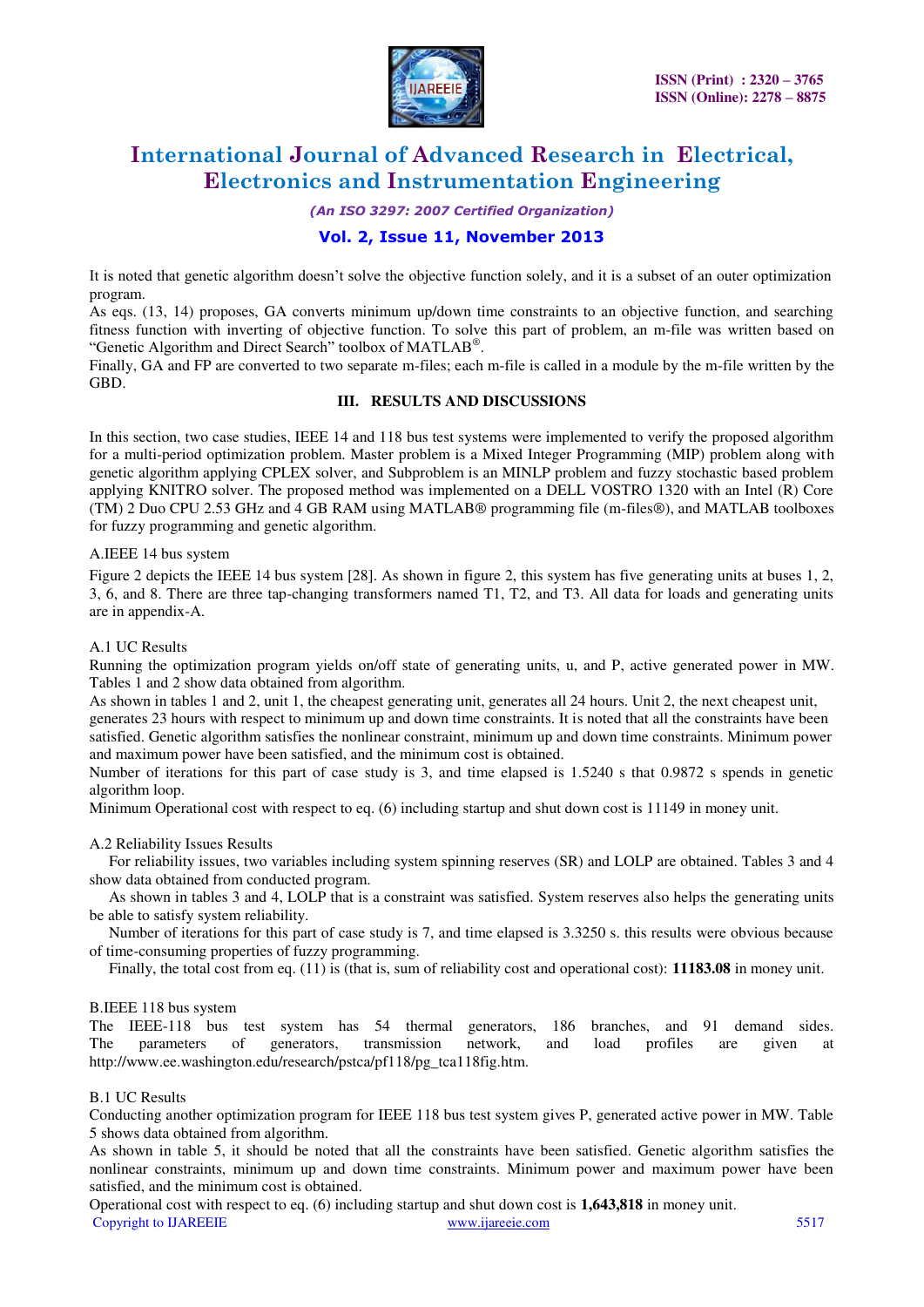

*(An ISO 3297: 2007 Certified Organization)* 

## **Vol. 2, Issue 11, November 2013**

B.2 Reliability Issues Results

For reliability issues, two variables including system reserves and LOLP are obtained. Tables 6 and 7 show data obtained from conducted program.

As table 6 shows, for spinning reserves studies, the IEEE 118 bus test system has been converted to 3 zones [29]: A, B and C. Zone A includes left side of the figure, Zone B includes bottom side, and zone C includes top side. The blow table shows results:

As shown in table 7, LOLP that is a constraint was satisfied.

Finally, the total cost from eq. (11) is (namely, sum of reliability cost and operational cost): **1,644,039.44** in money unit.

TABLE 8 shows NO. Iterations and time elapsed to conduct IEEE 118 bus system.

C. Comparison with other solution techniques

In this section, the results obtained with the proposed algorithm have been compared with other algorithms and optimization programs to verify the results. Table 9 shows the results.

It should be noted that TABLE 9 just includes unit commitment problem, and the cost of considering reliability issues must be added to this operating cost.

### **IV.CONCLUSION**

In this paper, optimal generation scheduling in two power systems that are IEEE 14 and 118 bus systems was implemented for both security-constrained unit commitment (SCUC) and reliability issues for 24 time period horizon. This implementation applied an advanced and mixed optimization technique including generalized benders decomposition, genetic algorithm, and fuzzy programming. SCUC problem and the reliability issues constraints were considered simultaneously. The results obtained from the case studies presented good convergence with the proposed algorithm, and in comparison with other solution techniques, the proposed method shows the superiority. The paper proposes to satisfy system reliability issues and economy simultaneously, some extra costs must be paid. It also proposes that this advanced optimization technique is a suitable technique to address this kind of power system problems as well as lowering computational burden.

### V.REFERENCES

- [1] Zhu, J., "Optimization of power system operation". New Jersey, Wiley & Sons, Inc., p. 251, 2009.
- [2] Daneshi, H., Jahromi, A. N., Li, Z. andShahidehpour, M. "Fuzzy mixed-integer programming: approach to security-constrained unit commitment".IEEE. Power & Energy Society General Meeting. PES '09: IEEE. pp. 1-6., 2009.
- [3] Guan, X., Guo, S. andZhai, Q.,"The conditions for obtaining feasible solutions to security-constrained unit commitment problems". IEEE Trans. Power Syst.; 20: 1746–1756., 2005.
- [4] Wu. L., Shahidehpour., M. and Tao., L.,"Stochastic security-constrained unit commitment". IEEE Trans. Power Syst.; 22: 800-811., 2007.
- [5] Geoffrion, A. M.,"Generalized benders decomposition". J. Optim Theory Appl.; 10: 237–261., 1972.
- [6] Bertsimas, D., Litvinov., E., Sun., X. A., Jinye., Z. andTongxin., Z.,"Adaptive robust optimization for the security constraint unit commitment problem". IEEE Transaction on Power Systems; 28: 52-63., 2013.
- [7] Zhao., C., Wang., J., Watson., P. J. and Guan., Y., " Multi-stage robust unit commitment considering wind and demand response uncertainties". IEEE Transaction on Power Systems; 28: 2708-2717., 2013.
- [8] Chandrasekaran., K. and Simon., S. P.,"Optimal deviation based firefly algorithm tuned fuzzy design for multi-objective UCP". IEEE Transaction on Power Systems; 28: 460-471., 2013.
- [9] Wang., B., Li., Y. andWatada., J.,"Supply reliability and generation cost analysis due to load forecast uncertainty in unit commitment problems". IEEE Transaction on Power Systems; 28: 2242-2252., 2013.

[10] Zhao., C. and Guan., Y.,"Unified stochastic and robust unit commitment". IEEE Transaction on Power Systems; 28: 3353-3361., 2013.

- [11] Abdolmahammadi., H. R. andKazemi., A. A."Benders decomposition approach for a combined heat and power economic dispatch". Elsevier, Energy Conversion and Management; 71: 21-31.,2013.
- [12] Donga., C., Huang., G. H., Cai., Y. P. and Liu., Y. "Robust planning of energy management systems with environmental and constraintconservative considerations under multiple uncertainties". Elsevier, Energy Conversion and Management; 65: 471-486.,2013.
- [13] Amjadi., N. andVahidinasab., V. "Security-constrained self-scheduling of generation companies in day-ahead electricity markets considering financial risk". Elsevier, Energy Conversion and Management; 65: 164-172.,2013.
- [14] Conejo., A. J., Castillo., E., Minguez., R. and Garcia-Bertrand., R. "Decomposition techniques in mathematical programming, engineering and science applications". Springer, Netherlands. p.251.,2006.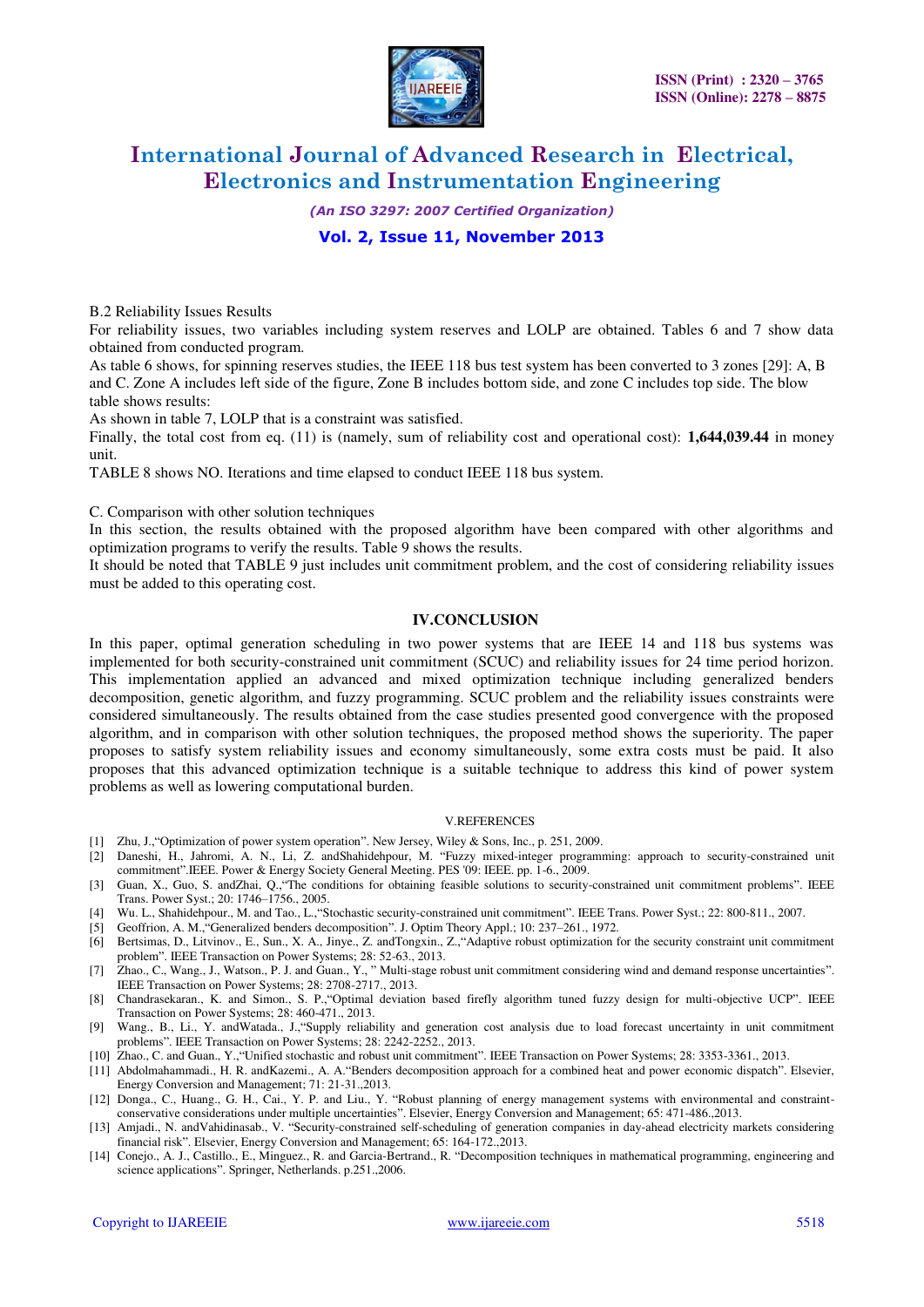

*(An ISO 3297: 2007 Certified Organization)* 

## **Vol. 2, Issue 11, November 2013**

- [15] Laothumyingyong., N. andDamrongkulkamjorn., P. "Security-constrained unit commitment using mixed integer programming with benders decomposition". IEEE, International Conference on Electrical Engineering/Electronics Computer, Telecommunications and Information Technology (ECTI-CON), pp. 626-631., 2010.
- [16] Cvijic., S. andJinjun., X. "Security constrained unit commitment and economic dispatch through benders decomposition: a comparative study". IEEE, Power and Energy society General Meeting, pp. 1-8., 2011.
- [17] Carrion., M. and Arroyo., J. M. "A computationally efficient mixed-integer linear formulation for the thermal unit commitment problem". IEEE Transactions on Power Systems; 21: 1371-1378., 2006.
- [18] Maifeld., T. T. andSheble., G. B. "Genetic-based unit commitment algorithm". IEEE Transactions on Power systems; 11: 1369-1370., 1996.
- [19] Belegundu., A. D. andChandrupatla., T. R. "Optimization concepts and applications in engineering". 2<sup>nd</sup> ed. Cambridge University Press, pp. 318-324., 2011.
- [20] Reeves., C. R. andRowe., J. E. "Genetic algorithms- principles and respective- a guide to GA theory". New York, NY, USA: Kluwer Academic Publishers, 2002.

[21] Aminifar., F. andFotuhi-Firuzabad., M. "Reliability-constrained unit commitment considering interruptible load participation". Iranian Journal of Electrical & Electronic Engineering; 28: 10-20., 2007.

[22] Bouffard., F. andGaliana., F. "An electricity market with a Probabilistic spinning reserve criterion", IEEE Trans. Power Systems; 19: 310–317., 2004

[23] Aminifar., F., Fotuhi-Firuzabad., M andShahidehpour., M. "Unit commitment with probabilistic spinning reserve and interruptible load consideration". IEEE Trans. Power System; 24: 388-397., 2009.

[24] Fu., Y., Shahidehpour., M. and Li., Z. "Security-constrained unit Commitment with AC constraints", IEEE Trans. Power Syst.;20:1538–1550., 2005.

[25] Shahidehpour., M., Yamin. and H., Li., Z. "Market operations in electric power systems: forecasting, scheduling, and risk management". New York, NY, USA: IEEE, Inc, A John Wiley & Sons, Inc., Publication, 2002.

[26] Padhy., N. P. "Unit commitment-a bibliographical survey". IEEE Trans. Power System; 19: 1196-1205.,2004.

[27] Wood., A. J. andWollenberg., B. F. "Power generation, operation, and control", 2nd ed., New york, NY, USA: A John Wiley & Sons, Inc., Publication, 1996.

[28] Lotfju., A., Shahidehpour., M., Fu., Y. and Li., Z. "Security-constrained unit commitment with AC/DC transmission systems". IEEE TRANSACTIONS ON POWER SYSTEMS; 25: 531-542., 2010.

[29] Chandrasekaran., K. andSimon., S. P. "Optimal deviation based firefly algorithm tuned fuzzy design for multi-objective UCP". IEEE TRANSACTIONS ON POWER SYSTEMS 2013; 28: 460-471.

[30] Bai., X. andWei., H. "Semi-definite programming-based method for security-constrained unit commitment with operational and optimal power flow constraints". IET Gen., Transm, Distrib.;3: 182–197., 2009.

[31] Chandrasekaran., K., Hemamalini., S., Simon., S. P. andPadhy., N. P. "Thermal unit commitment using binary/real coded artificial bee colony algorithm". Elect. Power Syst. Res.; 84: 109–119., 2009.



Fig. 1 the algorithm which was implemented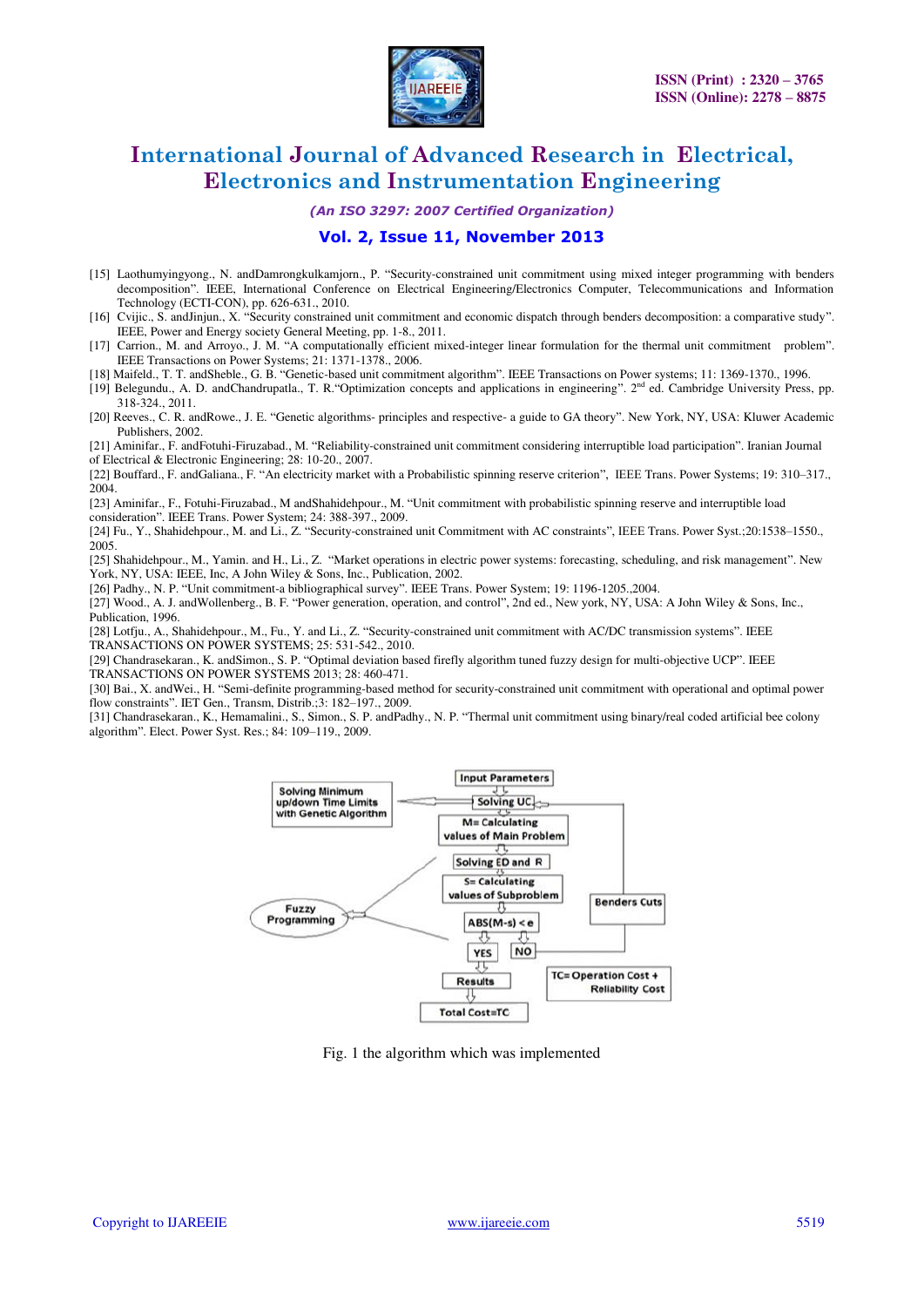

*(An ISO 3297: 2007 Certified Organization)* 

## **Vol. 2, Issue 11, November 2013**



Fig. 2 IEEE 14 bus systems [28].

|        |          |   |          |          |          |          |             |          |    |    |    |    |    | TABLE I On/off state of generating units, u |    |    |    |    |    |          |          |          |          |
|--------|----------|---|----------|----------|----------|----------|-------------|----------|----|----|----|----|----|---------------------------------------------|----|----|----|----|----|----------|----------|----------|----------|
|        |          | ◢ | 3        |          | Ð        |          | $\mathbf o$ | 9        | 10 | 11 | 12 | 13 | 14 | 15                                          | 16 | 17 | 18 | 19 | 20 | 21       | 22       | 23       | 24       |
| Unit 1 |          |   |          |          |          |          |             |          |    |    |    |    |    |                                             |    |    |    |    |    |          |          |          |          |
| Unit 2 |          |   |          |          |          |          |             |          |    |    |    |    |    |                                             |    |    |    |    |    |          |          |          | $\theta$ |
| Unit 3 |          |   |          |          |          |          |             |          |    |    |    |    |    |                                             |    |    |    |    |    |          |          | $\theta$ | $\Omega$ |
| Unit 4 | $\Omega$ |   | $\Omega$ | $\Omega$ | $\Omega$ | $\Omega$ |             | $\Omega$ |    |    |    |    |    |                                             |    |    |    |    |    |          | $\Omega$ | $\Omega$ | $\Omega$ |
| Unit 5 |          |   |          |          |          |          |             |          |    |    |    |    |    |                                             |    |    |    |    |    | $\Omega$ | $\Omega$ | $\Omega$ | $\Omega$ |

|                         | Unit 1        | Unit 2 | TABLE II P, generated active power in MW<br>Unit 3 | Unit 4           | Unit 5 |
|-------------------------|---------------|--------|----------------------------------------------------|------------------|--------|
| $\overline{1}$          | 96.4          | 26.6   | 15                                                 | $\overline{0}$   | 10     |
|                         |               |        |                                                    |                  |        |
| $\overline{2}$          | 117.8         | 30.2   | 15                                                 | $\overline{0}$   | 10     |
| $\overline{\mathbf{3}}$ | 156.7         | 37     | 16.3                                               | $\overline{0}$   | 10     |
| $\overline{4}$          | 176.6         | 40.2   | 17.2                                               | $\overline{0}$   | 10     |
| $\overline{\mathbf{5}}$ | 189           | 42.2   | 17.8                                               | $\overline{0}$   | 10     |
| $\overline{6}$          | 179.9         | 40.7   | 17.4                                               | $\overline{0}$   | $10\,$ |
| $\overline{7}$          | 162.5         | 37.9   | 16.6                                               | $\overline{0}$   | $10$   |
| $\overline{\mathbf{8}}$ | 141.9         | 34.5   | 15.6                                               | $\overline{0}$   | 10     |
| $\overline{9}$          | 120.3         | 30.7   | 15                                                 | $\overline{0}$   | $10\,$ |
| 10                      | 84.5          | 24.5   | 15                                                 | $\overline{0}$   | 10     |
| $\overline{11}$         | 55            | 20     | 15                                                 | $\overline{0}$   | $10$   |
| 12                      | 81.1          | 23.9   | 15                                                 | $\boldsymbol{0}$ | $10\,$ |
| 13                      | 104.1         | 27.9   | 15                                                 | $\overline{0}$   | $10\,$ |
| 14                      | 103.5         | 29.5   | 15                                                 | $10\,$           | 10     |
| 15                      | 126.2         | 33.5   | 15.3                                               | 10               | 10     |
| 16                      | 150.8         | 37.6   | 16.6                                               | 10               | 10     |
| 17                      | 166.6         | 40.2   | 17.2                                               | 10               | 10     |
| 18                      | 164.1         | 39.8   | 17.1                                               | $10\,$           | $10\,$ |
| 19                      | 155           | 38.3   | 16.7                                               | $10\,$           | 10     |
| 20                      | 138.4<br>30.6 |        |                                                    | $10\,$           | $10\,$ |

TABLE II P, generated active power in MW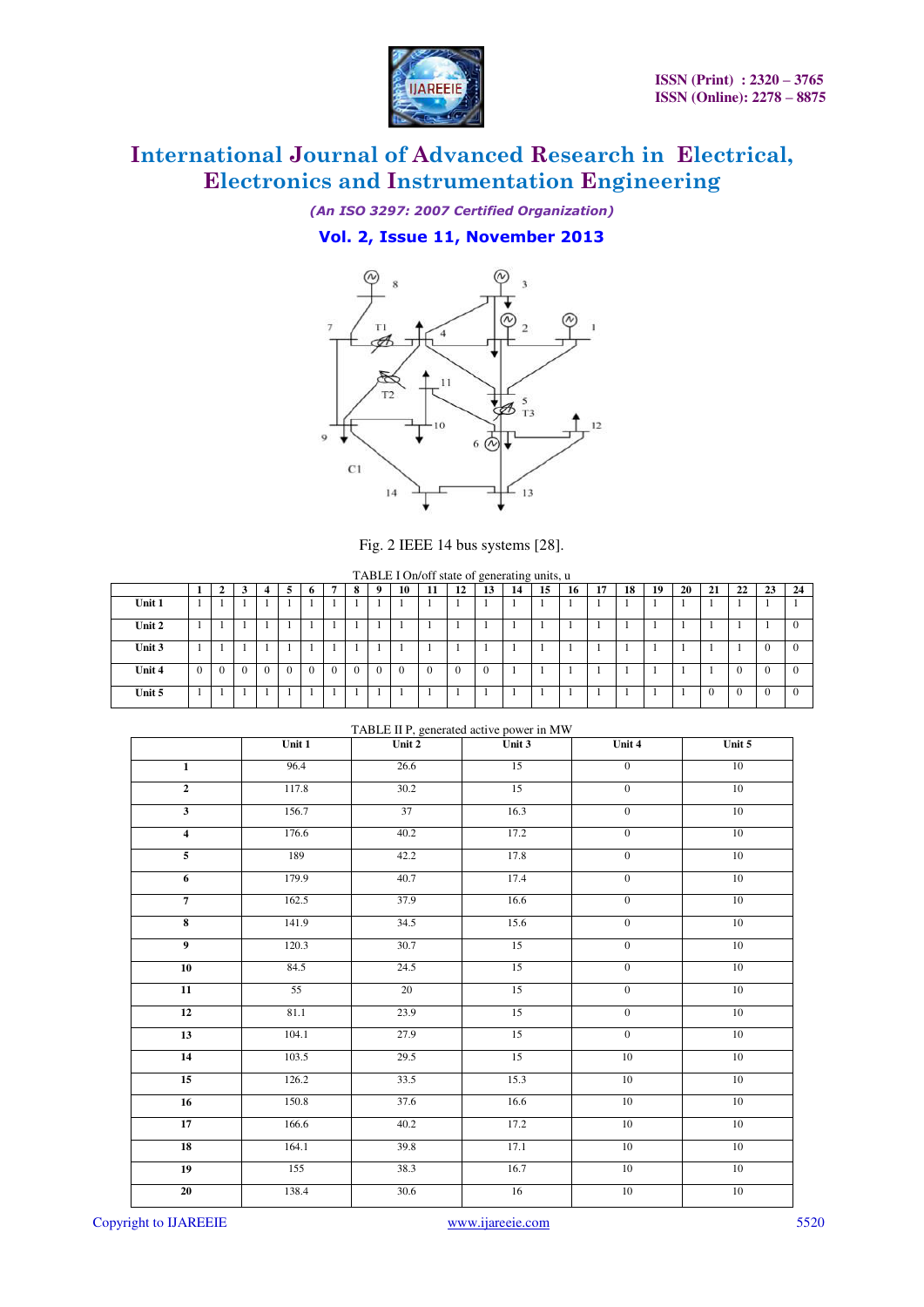

*(An ISO 3297: 2007 Certified Organization)* 

## **Vol. 2, Issue 11, November 2013**

| 41 | 120.3 | 30.7 |  |  |
|----|-------|------|--|--|
| 22 | 114.1 | 27.9 |  |  |
| 23 | 110.9 | 27.1 |  |  |
| "  | 103   |      |  |  |

|                         |        |                | TABLE III System spinning reserves for generating units in MW<br>it 1 Unit 2 Unit 3 Unit 3 |                  |                  |  |  |
|-------------------------|--------|----------------|--------------------------------------------------------------------------------------------|------------------|------------------|--|--|
|                         | Unit 1 |                |                                                                                            | Unit 4           | Unit 5           |  |  |
| $\overline{1}$          | 10     | 2.66           | $\overline{0}$                                                                             | $\overline{0}$   | $\overline{0}$   |  |  |
| $\overline{2}$          | 10     | 3.02           | $\overline{0}$                                                                             | $\overline{0}$   | $\overline{0}$   |  |  |
| $\overline{\mathbf{3}}$ | 10     | 3.7            | 1.63                                                                                       | $\overline{0}$   | $\overline{0}$   |  |  |
| $\overline{\mathbf{4}}$ | 10     | 4.02           | 1.72                                                                                       | $\overline{0}$   | $\overline{0}$   |  |  |
| 5                       | 10     | 4.22           | 1.78                                                                                       | $\overline{0}$   | $\boldsymbol{0}$ |  |  |
| $\overline{6}$          | 10     | 4.07           | 1.74                                                                                       | $\overline{0}$   | $\overline{0}$   |  |  |
| $\overline{7}$          | 10     | 3.79           | 1.66                                                                                       | $\overline{0}$   | $\overline{0}$   |  |  |
| $\overline{\mathbf{8}}$ | 10     | 3.45           | 1.56                                                                                       | $\boldsymbol{0}$ | $\overline{0}$   |  |  |
| 9                       | 10     | 3.07           | $\overline{0}$                                                                             | $\overline{0}$   | $\overline{0}$   |  |  |
| 10                      | 10     | 2.45           | $\overline{0}$                                                                             | $\overline{0}$   | $\overline{0}$   |  |  |
| $\overline{11}$         | 10     | 2.0            | $\overline{0}$                                                                             | $\overline{0}$   | $\overline{0}$   |  |  |
| 12                      | 10     | 2.39           | $\overline{0}$                                                                             | $\overline{0}$   | $\overline{0}$   |  |  |
| 13                      | 10     | 2.79           | $\overline{0}$                                                                             | $\overline{0}$   | $\overline{0}$   |  |  |
| 14                      | 10     | 2.95           | $\overline{0}$                                                                             | $\overline{0}$   | $\overline{0}$   |  |  |
| 15                      | $10\,$ | 3.35           | 1.53                                                                                       | $\overline{0}$   | $\overline{0}$   |  |  |
| 16                      | 10     | 3.76           | 1.66                                                                                       | $\overline{0}$   | $\overline{0}$   |  |  |
| 17                      | 10     | 4.02           | 1.72                                                                                       | $\overline{0}$   | $\overline{0}$   |  |  |
| 18                      | 10     | 3.98           | 1.71                                                                                       | $\overline{0}$   | $\overline{0}$   |  |  |
| 19                      | 10     | 3.83           | 1.67                                                                                       | $\overline{0}$   | $\overline{0}$   |  |  |
| 20                      | 10     | 3.06           | 1.6                                                                                        | $\overline{0}$   | $\overline{0}$   |  |  |
| $\overline{21}$         | 10     | 3.07           | $\overline{0}$                                                                             | $\boldsymbol{0}$ | $\overline{0}$   |  |  |
| 22                      | 10     | 2.79           | $\overline{0}$                                                                             | $\overline{0}$   | $\overline{0}$   |  |  |
| 23                      | 10     | 2.71           | $\overline{0}$                                                                             | $\overline{0}$   | $\overline{0}$   |  |  |
| 24                      | $10\,$ | $\overline{0}$ | $\overline{0}$                                                                             | $\overline{0}$   | $\overline{0}$   |  |  |

|  | TABLE III System spinning reserves for generating units in MW |  |
|--|---------------------------------------------------------------|--|
|  |                                                               |  |

|    |         |    | TABLE IV Loss of load probability (LOLP) |    |         |
|----|---------|----|------------------------------------------|----|---------|
|    | 0.00177 | 9  | 0.00177                                  | 17 | 0.0051  |
| 2  | 0.00177 | 10 | 0.00176                                  | 18 | 0.0071  |
| 3  | 0.00177 | 11 | 0.00176                                  | 19 | 0.0073  |
| 4  | 0.00177 | 12 | 0.0097                                   | 20 | 0.0094  |
| 5. | 0.00177 | 13 | 0.0082                                   | 21 | 0.0094  |
| 6  | 0.00177 | 14 | 0.0078                                   | 22 | 0.00107 |
| 7  | 0.00177 | 15 | 0.0066                                   | 23 | 0.00176 |
| 8  | 0.00177 | 16 | 0.0051                                   | 24 | 0.00176 |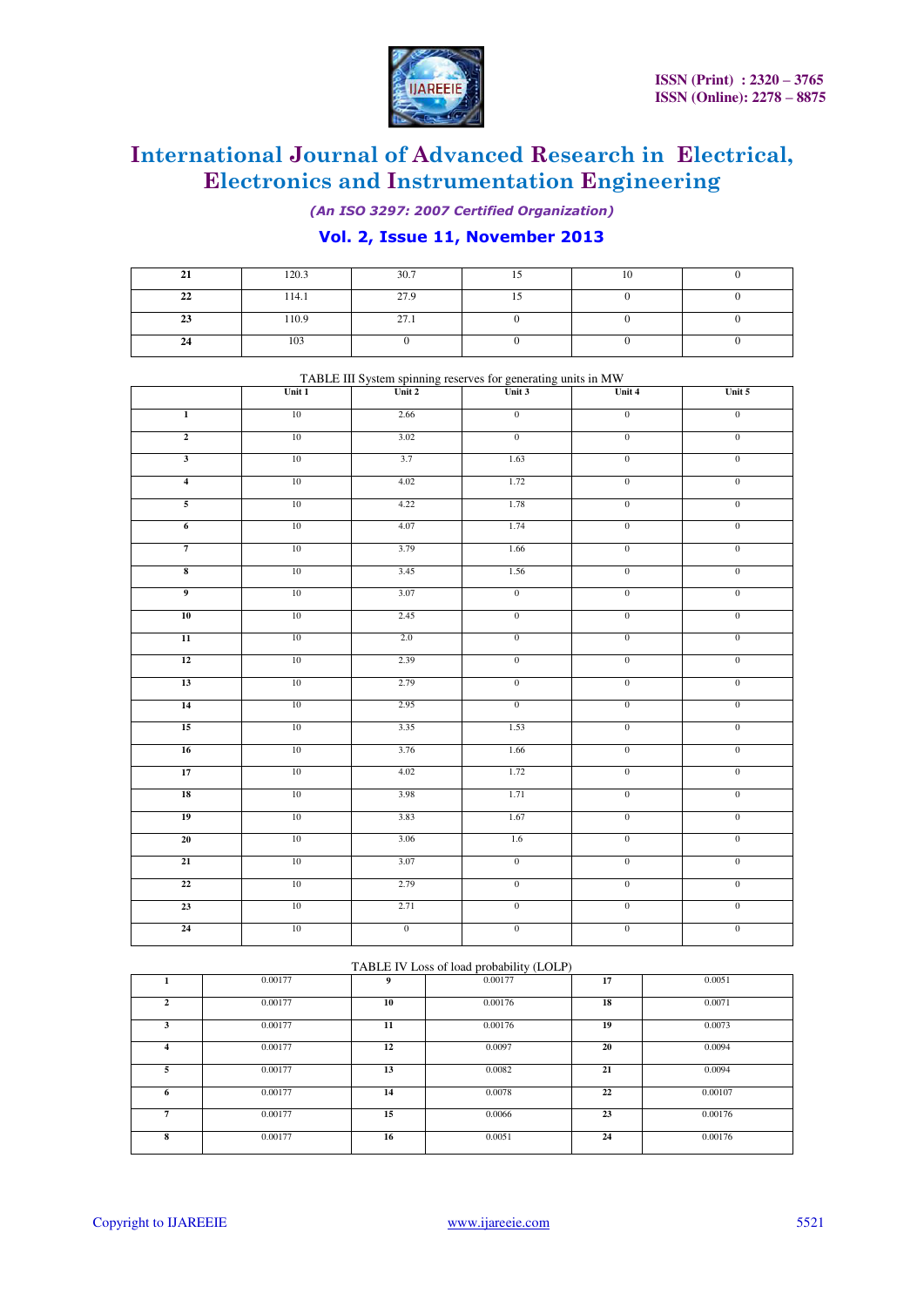

*(An ISO 3297: 2007 Certified Organization)* 

## **Vol. 2, Issue 11, November 2013**

TABLE V P, generated active power in MW

| Units          |                              |                                      |                              |                                  |                                  |                              |                              |                                  |                  |                  |                  | <b>Hours (1-24)</b> |                  |              |                  |                  |                  |                  |                  |                  |                  |                |                  |                        |
|----------------|------------------------------|--------------------------------------|------------------------------|----------------------------------|----------------------------------|------------------------------|------------------------------|----------------------------------|------------------|------------------|------------------|---------------------|------------------|--------------|------------------|------------------|------------------|------------------|------------------|------------------|------------------|----------------|------------------|------------------------|
|                | $\mathbf{1}$                 | $\overline{2}$                       | $\mathbf{3}$                 | $\overline{4}$                   | 5                                | 6                            | $\overline{7}$               | 8                                | 9                | 10               | 11               | 12                  | 13               | 14           | 15               | 16               | 17               | 18               | 19               | 20               | 21               | 22             | 23               | 24                     |
| $1 - 3$        | $\mathbf{0}$                 | $\boldsymbol{0}$                     | $\mathbf{0}$                 | $\overline{0}$                   | $\overline{0}$                   | $\mathbf{0}$                 | $\mathbf{0}$                 | $\overline{0}$                   | $\overline{0}$   | $\overline{0}$   | $\mathbf{0}$     | $\bf{0}$            | $\mathbf{0}$     | $\mathbf{0}$ | $\mathbf{0}$     | $\mathbf{0}$     | $\overline{0}$   | $\mathbf{0}$     | $\mathbf{0}$     | $\overline{0}$   | $\bf{0}$         | $\overline{0}$ | $\overline{0}$   | $\boldsymbol{0}$       |
| $\overline{4}$ | 203                          | 180                                  | 150                          | 150                              | 150                              | 150                          | 203                          | 270                              | 245              | 270              | 270              | 264                 | 225              | 195          | 270              | 270              | 270              | 270              | 285              | 300              | 300              | 270            | 270              | 245                    |
| 5              | 200                          | 180                                  | 140                          | 100                              | 100                              | 160                          | 200                          | 260                              | 240              | 280              | 280              | 260                 | 240              | 200          | 280              | 280              | 277              | 280              | 280              | 300              | 300              | 280            | 280              | 240                    |
| 6              | $\mathbf{0}$                 | $\mathbf{0}$                         | $\mathbf{0}$                 | $\overline{0}$                   | $\overline{0}$                   | $\mathbf{0}$                 | $\mathbf{0}$                 | $\overline{0}$                   | $\overline{0}$   | $\mathbf{0}$     | $\mathbf{0}$     | $\mathbf{0}$        | $\mathbf{0}$     | $\mathbf{0}$ | $\mathbf{0}$     | $\mathbf{0}$     | $\mathbf{0}$     | $\mathbf{0}$     | $\overline{0}$   | $\mathbf{0}$     | $\boldsymbol{0}$ | $\mathbf{0}$   | $\boldsymbol{0}$ | $\mathbf{0}$           |
| $\tau$         | $\mathbf{0}$                 | $\bf{0}$                             | $\bf{0}$                     | $\mathbf{0}$                     | $\mathbf{0}$                     | $\mathbf{0}$                 | $\mathbf{0}$                 | $\bf{0}$                         | 24               | 40               | 40               | 24                  | 24               | 24           | 40               | 40               | 24               | 40               | 55               | 62.5             | 70               | 40             | 40               | 24                     |
| $8-9$          | $\mathbf{0}$                 | $\mathbf{0}$                         | $\overline{0}$               | $\overline{0}$                   | $\mathbf{0}$                     | $\mathbf{0}$                 | $\mathbf{0}$                 | $\overline{0}$                   | $\overline{0}$   | $\overline{0}$   | $\mathbf{0}$     | $\overline{0}$      | $\mathbf{0}$     | $\mathbf{0}$ | $\boldsymbol{0}$ | $\mathbf{0}$     | $\bf{0}$         | $\bf{0}$         | $\bf{0}$         | $\bf{0}$         | $\bf{0}$         | $\bf{0}$       | $\overline{0}$   | $\boldsymbol{0}$       |
| 10             | 200                          | 180                                  | 140                          | 100                              | 100                              | 157                          | 200                          | 260                              | 240              | 280              | 280              | 260                 | 240              | 200          | 280              | 280              | 260              | 280              | 280              | 300              | 300              | 280            | 280              | 240                    |
| 11             | 360                          | 360                                  | 360                          | 360                              | 360                              | 360                          | 360                          | 360                              | 360              | 360              | 360              | 360                 | 360              | 360          | 360              | 360              | 360              | 360              | 360              | 360              | 360              | 360            | 360              | 360                    |
| $12 - 13$      | $\mathbf{0}$                 | $\mathbf{0}$                         | $\mathbf{0}$                 | $\overline{0}$                   | $\overline{0}$                   | $\mathbf{0}$                 | $\mathbf{0}$                 | $\bf{0}$                         | $\mathbf{0}$     | $\mathbf{0}$     | $\mathbf{0}$     | $\bf{0}$            | $\mathbf{0}$     | $\mathbf{0}$ | $\mathbf{0}$     | $\mathbf{0}$     | $\mathbf{0}$     | $\mathbf{0}$     | $\overline{0}$   | $\mathbf{0}$     | $\bf{0}$         | $\bf{0}$       | $\boldsymbol{0}$ | $\mathbf{0}$           |
| 14             | $\mathbf{0}$                 | $\bf{0}$                             | $\bf{0}$                     | $\overline{0}$                   | $\mathbf{0}$                     | $\mathbf{0}$                 | $\mathbf{0}$                 | $\bf{0}$                         | 24               | 39               | 39               | 24                  | 24               | 24           | 39               | 39               | 24               | 39               | 55               | 62.5             | 70               | 39             | 39               | 24                     |
| 15             | $\overline{0}$               | $\boldsymbol{0}$                     | $\overline{0}$               | $\overline{0}$                   | $\boldsymbol{0}$                 | $\mathbf{0}$                 | $\boldsymbol{0}$             | $\overline{0}$                   | $\overline{0}$   | $\bf{0}$         | $\bf{0}$         | $\bf{0}$            | $\mathbf{0}$     | $\mathbf{0}$ | $\boldsymbol{0}$ | $\bf{0}$         | $\boldsymbol{0}$ | $\bf{0}$         | $\boldsymbol{0}$ | $\bf{0}$         | $\bf{0}$         | $\overline{0}$ | $\bf{0}$         | $\boldsymbol{0}$       |
| 16             | $\mathbf{0}$                 | $\mathbf{0}$                         | $\mathbf{0}$                 | $\mathbf{0}$                     | $\mathbf{0}$                     | $\mathbf{0}$                 | $\boldsymbol{0}$             | $\bf{0}$                         | 24               | 39               | 39               | 24                  | 24               | 24           | 39               | 39               | 24               | 39               | 55               | 62.5             | 70               | 39             | 32               | 24                     |
| $17 - 18$      | $\mathbf{0}$                 | $\boldsymbol{0}$                     | $\mathbf{0}$                 | $\bf{0}$                         | $\boldsymbol{0}$                 | $\boldsymbol{0}$             | $\boldsymbol{0}$             | $\mathbf{0}$                     | $\bf{0}$         | $\mathbf{0}$     | $\boldsymbol{0}$ | $\bf{0}$            | $\boldsymbol{0}$ | $\bf{0}$     | $\bf{0}$         | $\boldsymbol{0}$ | $\bf{0}$         | $\mathbf{0}$     | $\bf{0}$         | $\bf{0}$         | $\bf{0}$         | $\mathbf{0}$   | $\bf{0}$         | $\boldsymbol{0}$       |
| 19             | $\mathbf{0}$                 | $\boldsymbol{0}$                     | $\mathbf{0}$                 | $\overline{0}$                   | $\mathbf{0}$                     | $\mathbf{0}$                 | $\mathbf{0}$                 | $\mathbf{0}$                     | 24               | 39               | 39               | 24                  | 24               | 24           | 39               | 39               | 24               | 39               | 55               | 62.5             | 70               | 39             | 24               | 24                     |
| 20             | 239                          | 239                                  | 239                          | 134                              | 239                              | 239                          | 239                          | 239                              | 239              | 239              | 239              | 239                 | 239              | 239          | 239              | 239              | 239              | 239              | 239              | 239              | 239              | 239            | 239              | 239                    |
| 21             | 239                          | 239                                  | 239                          | 131                              | 239                              | 239                          | 239                          | 239                              | 239              | 239              | 239              | 239                 | 239              | 239          | 239              | 239              | 239              | 239              | 239              | 239              | 239              | 239            | 239              | 239                    |
| $22 - 23$      | $\mathbf{0}$                 | $\bf{0}$                             | $\mathbf{0}$                 | $\bf{0}$                         | $\mathbf{0}$                     | $\mathbf{0}$                 | $\boldsymbol{0}$             | $\boldsymbol{0}$                 | 24               | 39               | 39               | 24                  | 24               | 24           | 39               | 39               | 24               | 39               | 55               | 62.5             | 70               | 39             | 24               | 24                     |
| 24             | 200                          | 200                                  | 200                          | 100                              | 155                              | 200                          | 200                          | 200                              | 200              | 200              | 200              | 200                 | 200              | 200          | 200              | 200              | 200              | 200              | 200              | 200              | 200              | 200            | 200              | 200                    |
| 24             | 200                          | 200                                  | 200                          | 100                              | 151                              | 200                          | 200                          | 200                              | 200              | 200              | 200              | 200                 | 200              | 200          | 200              | 200              | 200              | 200              | 200              | 200              | 200              | 200            | 200              | 200                    |
| 26             | $\mathbf{0}$                 | $\mathbf{0}$                         | $\mathbf{0}$                 | $\overline{0}$                   | $\overline{0}$                   | $\overline{0}$               | $\mathbf{0}$                 | $\overline{0}$                   | 24               | 32               | 39               | 24                  | 24               | 24           | 32               | 39               | 24               | 39               | 55               | 62.5             | 70               | 39             | 24               | 24                     |
| $27 - 28$      | 420                          | 388                                  | 366                          | 178                              | 292                              | 366                          | 420                          | 420                              | 420              | 420              | 420              | 420                 | 420              | 420          | 420              | 420              | 420              | 420              | 420              | 420              | 420              | 420            | 420              | 420                    |
| 29             | 212                          | 189                                  | 124                          | 80                               | 80                               | 146                          | 212                          | 246                              | 246              | 278              | 278              | 246                 | 234              | 205          | 278              | 278              | 278              | 278              | 278              | 310              | 310              | 278            | 278              | 246                    |
| 31-33<br>34    | $\boldsymbol{0}$             | $\bf{0}$                             | $\boldsymbol{0}$             | $\bf{0}$                         | $\boldsymbol{0}$                 | $\mathbf{0}$                 | $\boldsymbol{0}$             | $\bf{0}$                         | $\bf{0}$         | $\mathbf{0}$     | $\boldsymbol{0}$ | $\bf{0}$            | $\bf{0}$         | $\bf{0}$     | $\bf{0}$         | $\boldsymbol{0}$ | $\bf{0}$         | $\bf{0}$         | $\bf{0}$         | $\bf{0}$         | $\bf{0}$         | $\bf{0}$       | $\bf{0}$         | $\boldsymbol{0}$<br>24 |
|                | $\mathbf{0}$<br>$\mathbf{0}$ | $\boldsymbol{0}$<br>$\boldsymbol{0}$ | $\mathbf{0}$<br>$\mathbf{0}$ | $\overline{0}$<br>$\overline{0}$ | $\overline{0}$<br>$\overline{0}$ | $\mathbf{0}$<br>$\mathbf{0}$ | $\mathbf{0}$<br>$\mathbf{0}$ | $\overline{0}$<br>$\overline{0}$ | 24<br>24         | 39<br>39         | 39<br>39         | 24<br>24            | 24<br>24         | 24<br>24     | 39               | 39<br>39         | 24<br>24         | 39<br>39         | 55               | 62.5<br>60       | 70               | 39<br>39       | 24               |                        |
| 36<br>36       | 195                          | 180                                  | 150                          | 150                              | 150                              | 150                          | 195                          | 264                              | 244              | 270              | 270              | 245                 | 224              | 195          | 39<br>270        | 270              | 270              | 270              | 55<br>285        | 310              | 70<br>310        | 278            | 24<br>278        | 24<br>246              |
| 37             | $\mathbf{0}$                 | $\mathbf{0}$                         | $\mathbf{0}$                 | $\mathbf{0}$                     | $\mathbf{0}$                     | $\mathbf{0}$                 | $\mathbf{0}$                 | $\mathbf{0}$                     | 24               | 39               | 39               | 24                  | 24               | 24           | 39               | 39               | 24               | 39               | 55               | 67.5             | 70               | 39             | 24               | 24                     |
| 38             | $\mathbf{0}$                 | $\bf{0}$                             | $\boldsymbol{0}$             | $\boldsymbol{0}$                 | $\boldsymbol{0}$                 | $\bf{0}$                     | $\boldsymbol{0}$             | $\boldsymbol{0}$                 | $\boldsymbol{0}$ | $\bf{0}$         | $\bf{0}$         | $\bf{0}$            | $\bf{0}$         | $\bf{0}$     | $\boldsymbol{0}$ | $\boldsymbol{0}$ | $\bf{0}$         | $\mathbf{0}$     | $\bf{0}$         | $\bf{0}$         | $\bf{0}$         | $\bf{0}$       | $\boldsymbol{0}$ | $\mathbf{0}$           |
| 39             | 310                          | 310                                  | 310                          | 310                              | 310                              | 310                          | 310                          | 310                              | 310              | 310              | 310              | 310                 | 310              | 310          | 310              | 310              | 310              | 310              | 310              | 310              | 310              | 310            | 310              | 310                    |
| 39             | 200                          | 185                                  | 124                          | 50                               | 50                               | 80                           | 155                          | 200                              | 200              | 200              | 200              | 200                 | 200              | 200          | 200              | 200              | 200              | 200              | 200              | 200              | 200              | 200            | 200              | 200                    |
| $41 - 42$      | $\overline{0}$               | $\mathbf{0}$                         | $\overline{0}$               | $\mathbf{0}$                     | $\bf{0}$                         | $\mathbf{0}$                 | $\mathbf{0}$                 | $\overline{0}$                   | $\mathbf{0}$     | $\overline{0}$   | $\overline{0}$   | $\overline{0}$      | $\overline{0}$   | $\mathbf{0}$ | $\bf{0}$         | $\overline{0}$   | $\mathbf{0}$     | $\boldsymbol{0}$ | $\mathbf{0}$     | $\mathbf{0}$     | $\mathbf{0}$     | $\bf{0}$       | $\bf{0}$         | $\mathbf{0}$           |
| 43             | 200                          | 180                                  | 139                          | 100                              | 100                              | 139                          | 200                          | 260                              | 239              | 280              | 280              | 260                 | 231              | 200          | 280              | 280              | 260              | 280              | 280              | 310              | 310              | 280            | 280              | 239                    |
| 44             | 200                          | 180                                  | 129                          | 100                              | 100                              | 139                          | 200                          | 260                              | 239              | 280              | 280              | 260                 | 220              | 200          | 280              | 280              | 260              | 280              | 280              | 310              | 310              | 280            | 280              | 239                    |
| 45             | 200                          | 180                                  | 120                          | 100                              | 100                              | 139                          | 200                          | 260                              | 239              | 280              | 280              | 260                 | 220              | 200          | 280              | 280              | 260              | 280              | 280              | 310              | 310              | 280            | 280              | 239                    |
| 46             | $\overline{0}$               | $\bf{0}$                             | $\bf{0}$                     | $\overline{0}$                   | $\overline{0}$                   | $\boldsymbol{0}$             | $\bf{0}$                     | $\overline{0}$                   | $\overline{0}$   | $\overline{0}$   | $\overline{0}$   | $\overline{0}$      | $\bf{0}$         | $\bf{0}$     | $\boldsymbol{0}$ | $\bf{0}$         | $\mathbf{0}$     | $\bf{0}$         | $\bf{0}$         | $\bf{0}$         | $\bf{0}$         | $\bf{0}$       | $\bf{0}$         | $\mathbf{0}$           |
| 47             | $\overline{0}$               | $\overline{0}$                       | $\bf{0}$                     | $\overline{0}$                   | $\boldsymbol{0}$                 | $\boldsymbol{0}$             | $\overline{0}$               | $\overline{0}$                   | 24               | 24               | 32               | 24                  | 24               | 24           | 24               | 39               | 24               | 32               | 55               | 55               | 62.5             | 39             | 24               | 24                     |
| 48             | $\mathbf{0}$                 | $\overline{0}$                       | $\overline{0}$               | $\overline{0}$                   | $\mathbf{0}$                     | $\mathbf{0}$                 | $\overline{0}$               | $\overline{0}$                   | 24               | 24               | 24               | 24                  | 24               | 24           | 24               | 39               | 24               | 24               | 54.5             | 55               | 62.5             | 39             | 24               | 24                     |
| 49-50          | $\boldsymbol{0}$             | $\bf{0}$                             | $\boldsymbol{0}$             | $\bf{0}$                         | $\boldsymbol{0}$                 | $\bf{0}$                     | $\bf{0}$                     | $\boldsymbol{0}$                 | $\boldsymbol{0}$ | $\boldsymbol{0}$ | $\boldsymbol{0}$ | $\boldsymbol{0}$    | $\bf{0}$         | $\bf{0}$     | $\bf{0}$         | $\boldsymbol{0}$ | $\boldsymbol{0}$ | $\boldsymbol{0}$ | $\bf{0}$         | $\boldsymbol{0}$ | $\bf{0}$         | $\bf{0}$       | $\bf{0}$         | $\mathbf{0}$           |
| $51 - 52$      | $\overline{0}$               | $\mathbf{0}$                         | $\bf{0}$                     | $\overline{0}$                   | $\boldsymbol{0}$                 | $\boldsymbol{0}$             | $\boldsymbol{0}$             | $\bf{0}$                         | 24               | 24               | 24               | 24                  | 24               | 24           | 24               | 39               | 24               | 24               | 47.5             | 55               | 62.5             | 39             | 24               | 24                     |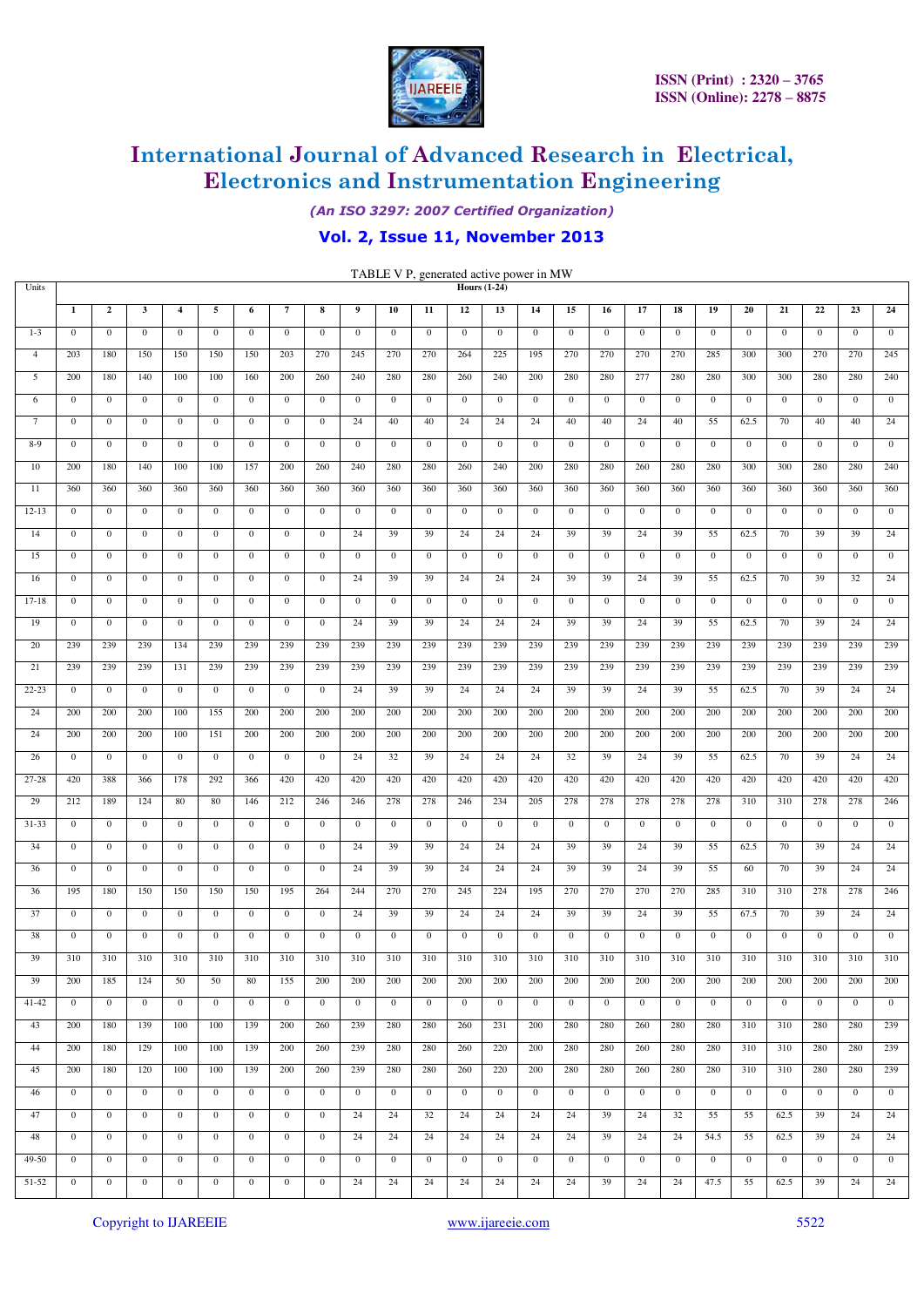

*(An ISO 3297: 2007 Certified Organization)* 

## **Vol. 2, Issue 11, November 2013**

|  | $^{\circ}$ |  | $^{\prime}$ |  | $\mathcal{L}$ | $\Delta$ | 24 | 24 | -44 | 32 | 24 | 24 | 47.5 | - 55 | 62.5 | -32 | 2 <sub>A</sub> |  |
|--|------------|--|-------------|--|---------------|----------|----|----|-----|----|----|----|------|------|------|-----|----------------|--|
|  | $^{\circ}$ |  |             |  |               |          |    |    |     |    |    |    |      |      |      |     |                |  |

### TABLE VI Spinning reserves in MW

|        | Maximum Available Spinning reserves (MW) |
|--------|------------------------------------------|
| Area A | 500                                      |
| Area B | 1024.4                                   |
| Area C | 700                                      |

|              |         |    | TABLE VII Loss of load probability (LOLP) |    |         |  |
|--------------|---------|----|-------------------------------------------|----|---------|--|
|              | 0.0911  | 9  | 0.0911                                    | 17 | 0.0808  |  |
| $\mathbf{2}$ | 0.0911  | 10 | 0.0809                                    | 18 | 0.0808  |  |
| 3            | 0.0912  | 11 | 0.0803                                    | 19 | 0.0808  |  |
| 4            | 0.0912  | 12 | 0.0804                                    | 20 | 0.0808  |  |
| 5            | 0.0912  | 13 | 0.0803                                    | 21 | 0.0904  |  |
| 6            | 0.0912  | 14 | 0.0808                                    | 22 | 0.0911  |  |
|              | 0.00177 | 15 | 0.0066                                    | 23 | 0.00176 |  |
| 8            | 0.00177 | 16 | 0.0051                                    | 24 | 0.00176 |  |

### TABLE VIII IEEE 118 bus test systems, iteration and elapsed time

|                        | <b>Solution Techniques</b>   | <b>NO.</b> of Iterations | <b>Time Elapsed</b> | Program time Cond. |
|------------------------|------------------------------|--------------------------|---------------------|--------------------|
| <b>Unit Commitment</b> | <b>Benders Decomposition</b> |                          | 6.43                |                    |
|                        | <b>Genetic Algorithm</b>     |                          |                     | 9.93               |
| <b>Reliability</b>     | <b>Fuzzy Programming</b>     |                          | 2.3                 |                    |

### TABLE IX IEEE 118 bus test system comparisons

|                                                   | Minimum Operating Cost (\$) |
|---------------------------------------------------|-----------------------------|
| Genetic Algorithm (GA) [29]                       | 1,644,434.90                |
| Particle Swarm Optimization (PSO) [29]            | 1,644,321.20                |
| Binary Real Coded Firefly Algorithm (BRCFF) [29]  | 1,644,141,00                |
| Semi-Definite Programming-Based Method (SDP) [30] | 1,645,445.00                |
| Artificial Bee Colony Algorithm (ABC-LR) [31]     | 1,644,269.70                |
| The Proposed Method (GA-MINLP-FP)                 | 1,643,118,00                |

### A. IEEE 14 bus system

## APPENDICES TABLE A.1 Load data (MW) for 24 hours

| 148 | 173 | 220 | 244 | 259 | 248 | 227 | 202 |
|-----|-----|-----|-----|-----|-----|-----|-----|
|     | 10  | 11  | 12  | 13  | 14  | 15  | 16  |
| 176 | 134 | 100 | 131 | 157 | 168 | 195 | 225 |
| 15  | 18  | 19  | 20  | 21  | 22  | 23  | 24  |
| 244 | 241 | 231 | 210 | 176 | 157 | 138 | 103 |

#### TABLE A.2 generating units' data<br>  $\begin{array}{|c|c|c|c|c|}\n\hline\n\textbf{B} & \textbf{C} & \textbf{Min up} & \textbf{Min down} \\
\hline\n2.0 & 0 & 1 & 1\n\end{array}$ **Pmax Pmin A B C Min up Min down Startup cost Shutdown cost In. State**  $\frac{250}{10}$  10 0.00315 2.0 0 1 1 70 176 1 **Unit 1** 250 10 0.00315 2.0 0 1 1 70 176 1 **Unit 2** 139 20 0.01750 1.75 0 2 1 74 187 -3 **Unit 3** 100 15 0.06250 1.0 0 1 1 1 50 113 -2 **Unit 4** 120 10 0.00834 3.25 0 2 2 110 267 -3 **Unit 5** | 45 | 10 | 0.0250 | 3.0 | 0 | 1 | 1 | 1 | 72 | 180 | -2